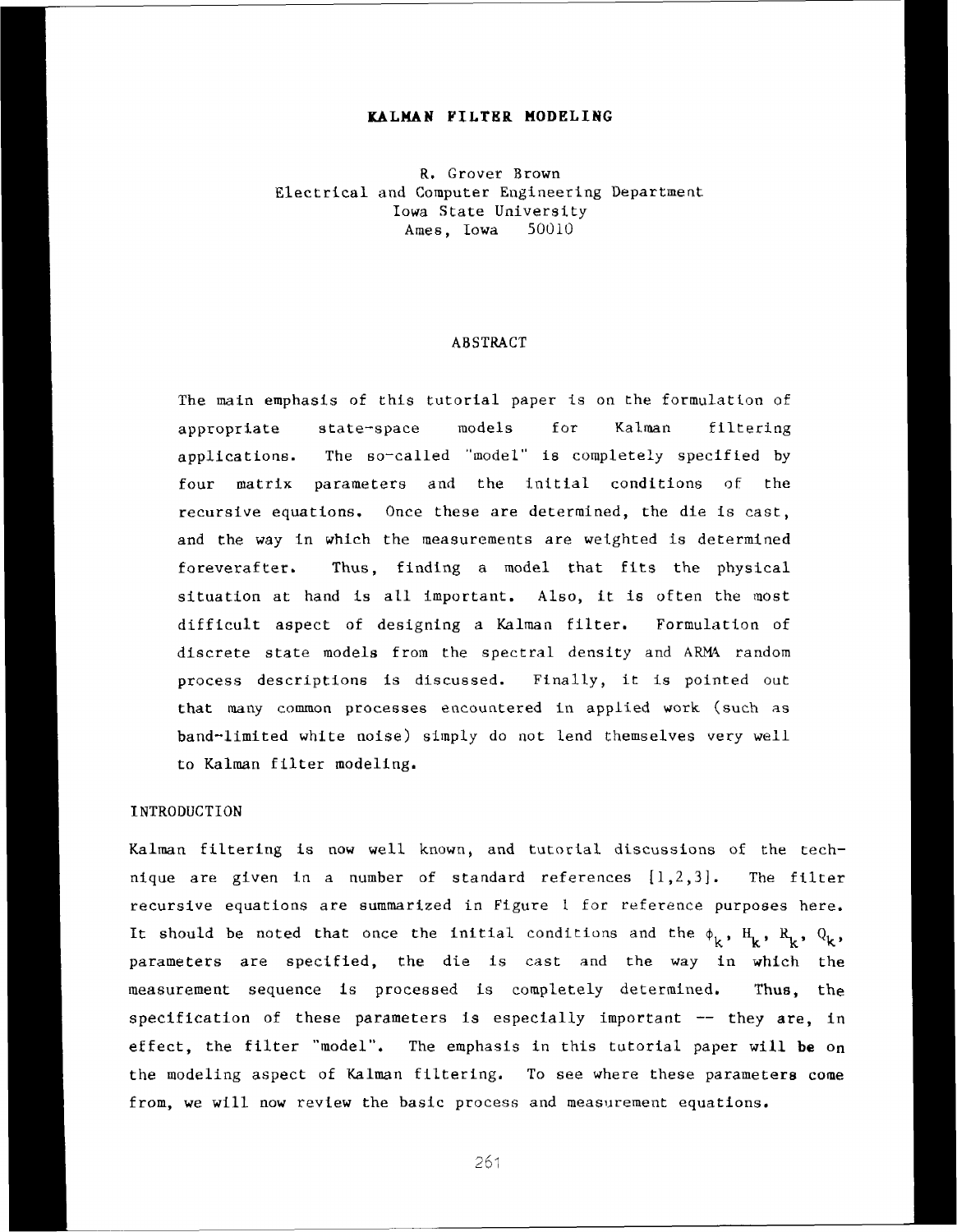| <b>Report Documentation Page</b>                                                                                                                       |                                                                                                                                                                                                                                                                                                                                                                                                                                                                                                                                                                                                                                                                                                                                                                                                          |                              |                                                   | Form Approved<br>OMB No. 0704-0188                  |                           |  |
|--------------------------------------------------------------------------------------------------------------------------------------------------------|----------------------------------------------------------------------------------------------------------------------------------------------------------------------------------------------------------------------------------------------------------------------------------------------------------------------------------------------------------------------------------------------------------------------------------------------------------------------------------------------------------------------------------------------------------------------------------------------------------------------------------------------------------------------------------------------------------------------------------------------------------------------------------------------------------|------------------------------|---------------------------------------------------|-----------------------------------------------------|---------------------------|--|
| does not display a currently valid OMB control number.                                                                                                 | Public reporting burden for the collection of information is estimated to average 1 hour per response, including the time for reviewing instructions, searching existing data sources, gathering and<br>maintaining the data needed, and completing and reviewing the collection of information. Send comments regarding this burden estimate or any other aspect of this collection of information,<br>including suggestions for reducing this burden, to Washington Headquarters Services, Directorate for Information Operations and Reports, 1215 Jefferson Davis Highway, Suite 1204, Arlington<br>VA 22202-4302. Respondents should be aware that notwithstanding any other provision of law, no person shall be subject to a penalty for failing to comply with a collection of information if it |                              |                                                   |                                                     |                           |  |
| 1. REPORT DATE<br><b>NOV 1984</b>                                                                                                                      | 2. REPORT TYPE                                                                                                                                                                                                                                                                                                                                                                                                                                                                                                                                                                                                                                                                                                                                                                                           |                              |                                                   | <b>3. DATES COVERED</b><br>00-00-1984 to 00-00-1984 |                           |  |
| <b>4. TITLE AND SUBTITLE</b>                                                                                                                           |                                                                                                                                                                                                                                                                                                                                                                                                                                                                                                                                                                                                                                                                                                                                                                                                          |                              |                                                   | 5a. CONTRACT NUMBER                                 |                           |  |
| <b>Kalman Filter Modeling</b>                                                                                                                          |                                                                                                                                                                                                                                                                                                                                                                                                                                                                                                                                                                                                                                                                                                                                                                                                          |                              |                                                   | <b>5b. GRANT NUMBER</b>                             |                           |  |
|                                                                                                                                                        |                                                                                                                                                                                                                                                                                                                                                                                                                                                                                                                                                                                                                                                                                                                                                                                                          |                              |                                                   | 5c. PROGRAM ELEMENT NUMBER                          |                           |  |
| 6. AUTHOR(S)                                                                                                                                           |                                                                                                                                                                                                                                                                                                                                                                                                                                                                                                                                                                                                                                                                                                                                                                                                          |                              |                                                   | <b>5d. PROJECT NUMBER</b>                           |                           |  |
|                                                                                                                                                        |                                                                                                                                                                                                                                                                                                                                                                                                                                                                                                                                                                                                                                                                                                                                                                                                          |                              |                                                   | 5e. TASK NUMBER                                     |                           |  |
|                                                                                                                                                        |                                                                                                                                                                                                                                                                                                                                                                                                                                                                                                                                                                                                                                                                                                                                                                                                          |                              |                                                   | 5f. WORK UNIT NUMBER                                |                           |  |
| 7. PERFORMING ORGANIZATION NAME(S) AND ADDRESS(ES)<br><b>Iowa State University, Electrical and Computer Engineering</b><br>Department, Ames, IA, 50010 |                                                                                                                                                                                                                                                                                                                                                                                                                                                                                                                                                                                                                                                                                                                                                                                                          |                              |                                                   | 8. PERFORMING ORGANIZATION<br><b>REPORT NUMBER</b>  |                           |  |
| 9. SPONSORING/MONITORING AGENCY NAME(S) AND ADDRESS(ES)                                                                                                |                                                                                                                                                                                                                                                                                                                                                                                                                                                                                                                                                                                                                                                                                                                                                                                                          |                              |                                                   | 10. SPONSOR/MONITOR'S ACRONYM(S)                    |                           |  |
|                                                                                                                                                        |                                                                                                                                                                                                                                                                                                                                                                                                                                                                                                                                                                                                                                                                                                                                                                                                          |                              |                                                   | 11. SPONSOR/MONITOR'S REPORT<br>NUMBER(S)           |                           |  |
| 12. DISTRIBUTION/AVAILABILITY STATEMENT                                                                                                                | Approved for public release; distribution unlimited                                                                                                                                                                                                                                                                                                                                                                                                                                                                                                                                                                                                                                                                                                                                                      |                              |                                                   |                                                     |                           |  |
| <b>13. SUPPLEMENTARY NOTES</b>                                                                                                                         | Proceedings of the Sixteenth Annual Precise Time and Time Interval (PTTI) Applications and Planning<br>Meeting, Greenbelt, MD, 27-29 Nov 1984                                                                                                                                                                                                                                                                                                                                                                                                                                                                                                                                                                                                                                                            |                              |                                                   |                                                     |                           |  |
| 14. ABSTRACT<br>see report                                                                                                                             |                                                                                                                                                                                                                                                                                                                                                                                                                                                                                                                                                                                                                                                                                                                                                                                                          |                              |                                                   |                                                     |                           |  |
| <b>15. SUBJECT TERMS</b>                                                                                                                               |                                                                                                                                                                                                                                                                                                                                                                                                                                                                                                                                                                                                                                                                                                                                                                                                          |                              |                                                   |                                                     |                           |  |
| 17. LIMITATION OF<br>16. SECURITY CLASSIFICATION OF:                                                                                                   |                                                                                                                                                                                                                                                                                                                                                                                                                                                                                                                                                                                                                                                                                                                                                                                                          |                              |                                                   | 18. NUMBER                                          | 19a. NAME OF              |  |
| a. REPORT<br>unclassified                                                                                                                              | b. ABSTRACT<br>unclassified                                                                                                                                                                                                                                                                                                                                                                                                                                                                                                                                                                                                                                                                                                                                                                              | c. THIS PAGE<br>unclassified | <b>ABSTRACT</b><br>Same as<br><b>Report (SAR)</b> | OF PAGES<br>12                                      | <b>RESPONSIBLE PERSON</b> |  |

**Standard Form 298 (Rev. 8-98)**<br>Prescribed by ANSI Std Z39-18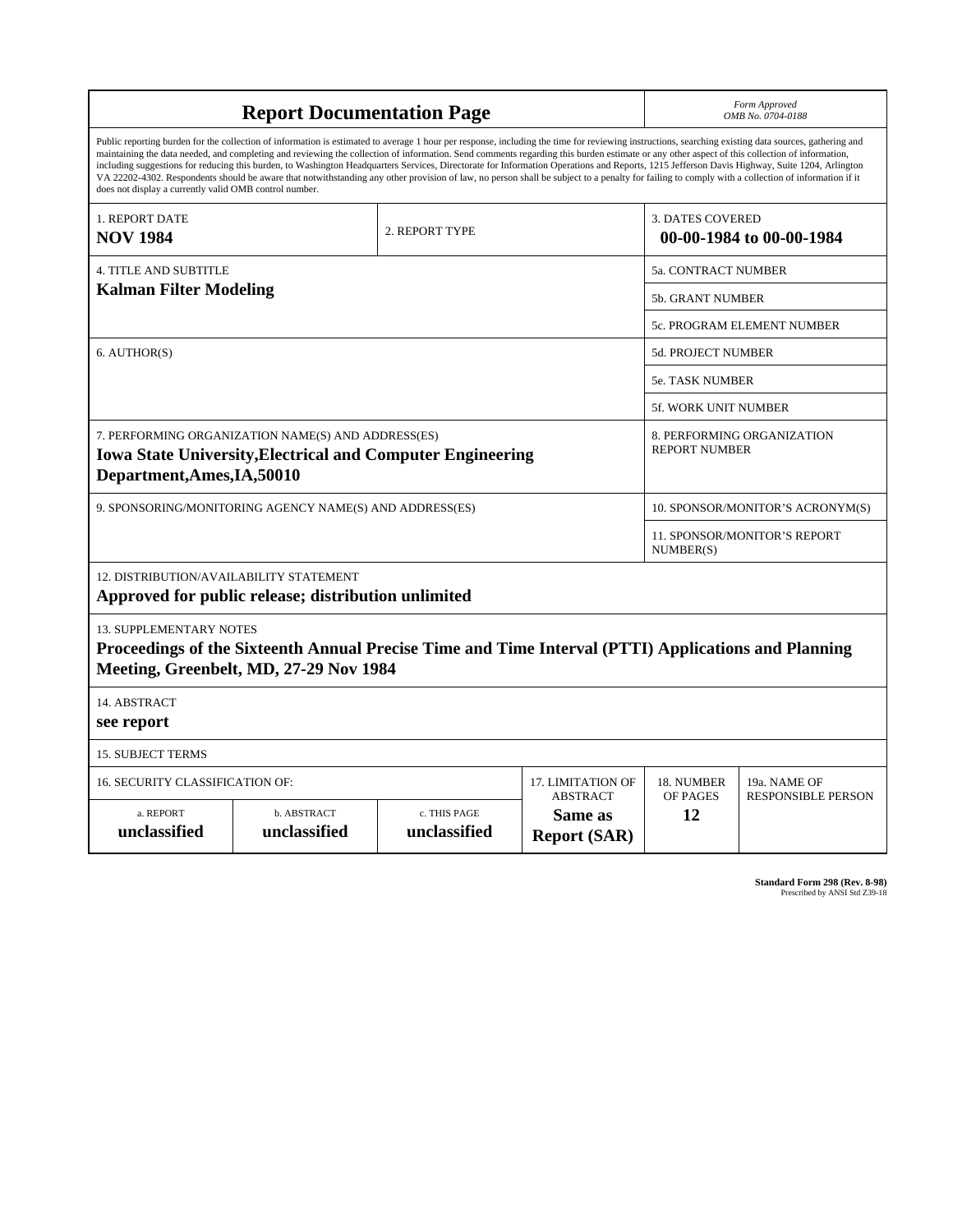

Figure 1 **Kalman** filter **loop** 

# THE **DISCRETE** PROCESS **AND MEASUREMENT EQUATIONS**

The starting point for discrete Kalman filter theory begins with the process and **measurement** equations. The random process under consideration is assumed to **satisfy** the following **recursive** equation

$$
x_{k+1} = \phi_k x_k + w_k \tag{1}
$$

where k refers to the  $k-th$  step in time,  $x_k$  is a vector random process,  $\phi_k$  is the transition matrix, and  $w_k$  is a Gaussian white sequence with a **covariance** structure **given by** 

$$
E[x_k x_k^T] = Q_k \tag{2}
$$

The measurement relationship **is** assumed to be of the form

$$
z_k = H_k x_k + v_k \tag{3}
$$

where  $\mathbf{v}_k$  is also a Gaussian white sequence, uncorrelated with  $\mathbf{w}_k$ , and **described by** the **covariance** 

$$
E[v_k v_k^T] = R_k
$$
 (4)

**In words, then, the key** parameters of a Kalman filter **model** can be described as follows: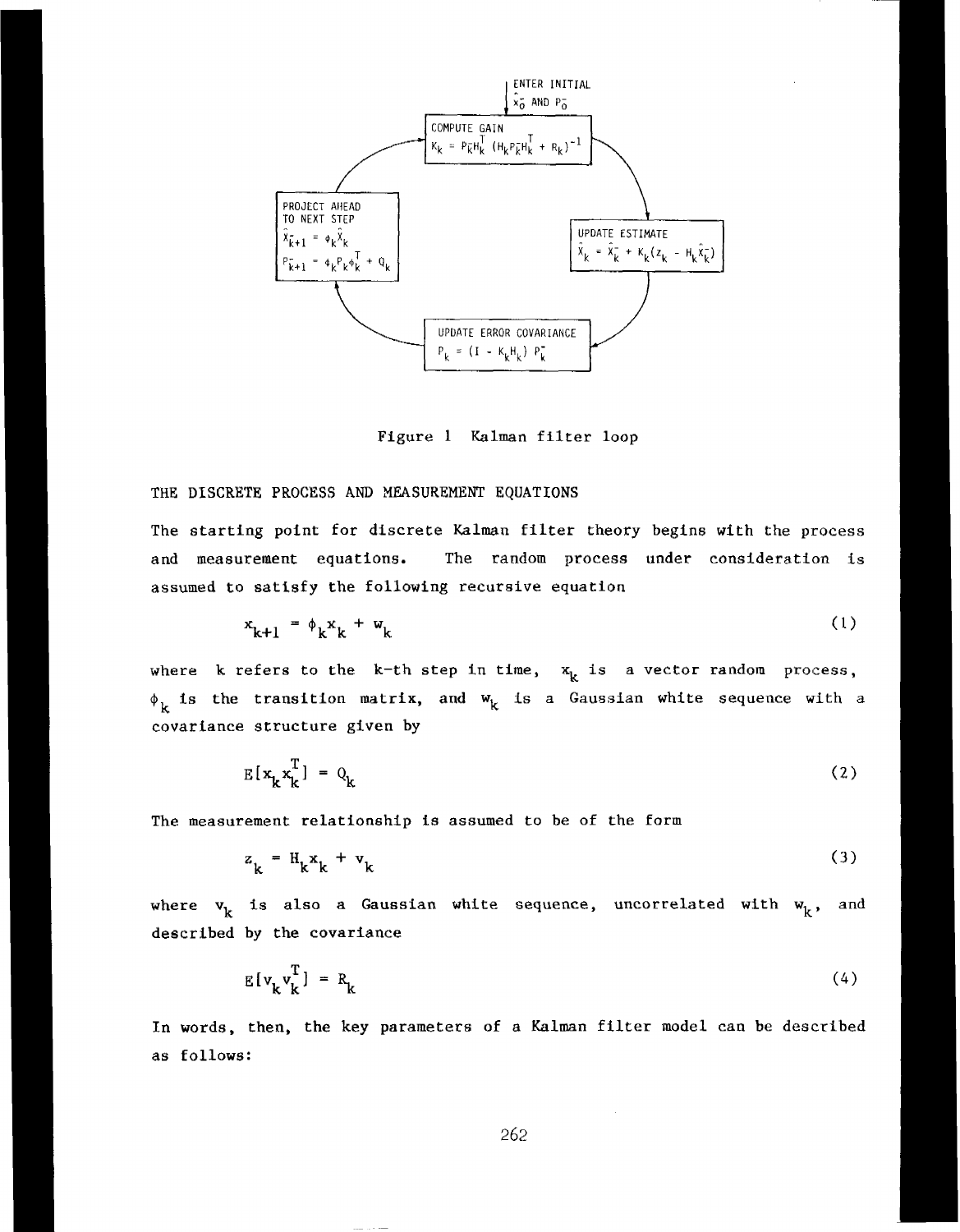- (1)  $\phi_k$  is the transition matrix that describes the natural dynamics of the process in going from sLep k **to k-i-1.**
- $(2)$   $H<sub>k</sub>$  is the linear connection matrix that gives the ideal (noiseless) relationship between the measurement  $z<sub>k</sub>$  and the process to be estimated  $x_k$ .
- (3)  $\mathbf{Q}_k$  describes the additional noise that comes into the  $\mathbf{x}_k$  process in the  $\Delta t$  interval between  $step k$  and  $k+1$ .
- (4) **R<sub>k</sub>** describes additive measurement noise.

**It** is important to note that the discrete inodel described by Eqs. (1) through (4) stands in its own right. It is not an approximation of some continuous system, nor does it have to be related to another contlnuous linear dynamical system in any way. Once the discrete model is assumed, the recursive estimation process given in Fig. 1 **follows directly.** 

## IMPORTANCE OF THE **GAUSSIAN ASSUMPTION**

We will digress for a moment and **look** at the Gaussian assumption used in Eqs. (1) through (4). If  $w_k$  and  $v_k$  are Gaussian white sequences, then  $x_k$ and  $z_k$  will be Gaussian processes. Even though the Gaussian assumption is often omitted in discussions of least-squares filtering, we make here with no apology. The reason for this is that **minimizing** the mean square error really does not make very good sense for **non-Gausslan** proccsses. To illustrate this, consider the two processes shown in Fig. 2. The first is a scalar Gauss-Markov process which has the general appearance of typical noise. The second process is the random telegraph wave which switches between +1 and -1 at random points in time. If the parameters of the two processes are adjusted appropriately, they can he made to have identical power spectral density functions. Yet, they are radically different processes! The least-squares prediction far out into the future is zero for both **cases.** This makes good sense in the Gauss-Markov case because zero 1s the mean and most likely value. On the other hand, it is ridiculous to predict zero in the random telegraph wave case. We know a priori that this waveform is never zero. We would he better off to predict either +1 or -1 and be correct half the time than to predict zero and be wrong all the time! Thus, the Gaussian assumption is a reasonable one in the least squares estimation theory, and to stray from it leads us into dangerous territory.

263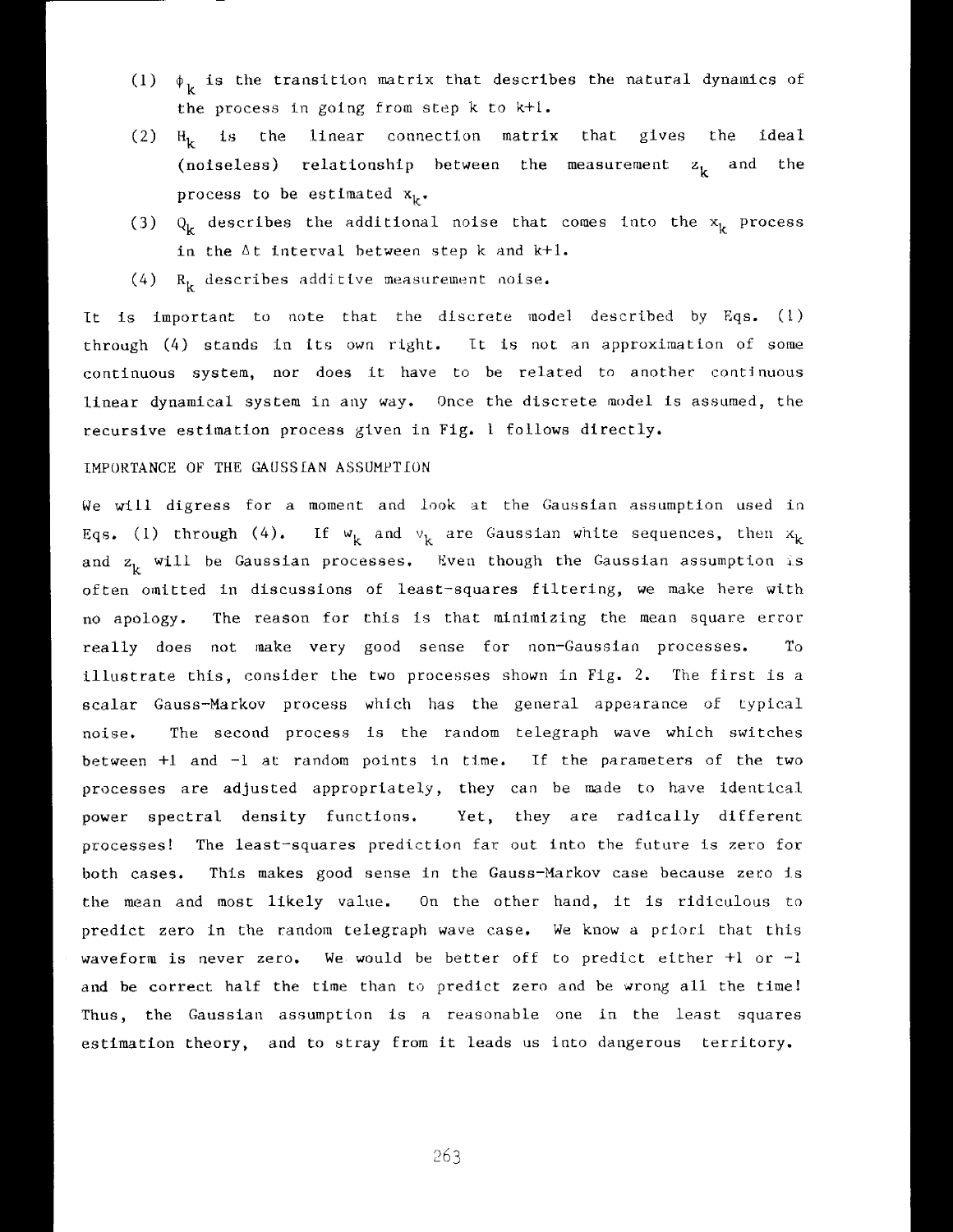

Figure 2 Gauss-Markov and random telegraph waves

**TRANSITION** FROM **A** SPECTRAL DESCRIPTION TO **A** DISCKETE **STATE** MODEL

In Kalman filter applications, we frequently begin with a spectral description of the various random processes involved. The problem then is to convert **this** information to **a** model of the form specified by **Eqs.** (1) through (4). The **general** procedure for **making** the transition to the discrete model is as follows:

- (1) Look for a continuous dynamical system that yields the desired process when driven by **white** noise. (The white noise input assures that  $w_k$  will be a white sequence.)
- (2) Then **write** the dynamical equations in state-space form:

$$
\dot{x} = Ax + Bu \tag{5}
$$

**(3)** Solve the state equations for step size At and obtain

$$
x_{k+1} = \phi_k x_k + w_k \tag{6}
$$

(4) Determine **the** measurement equation from the particular situation at hand.

To illustrate the procedure further, suppose the y process power spectral density function  $S_{\mathbf{y}}(s)$  can be written as a ratio of polynomials in  $s^2$  (or  $\int_{\omega}^{2}$ , where  $\omega^{2} = -s^{2}$ ). The spectral function can then always be factored into two symmetric parts, one with its poles and zeros in the left-half s plane, the other **with** mirror-image poles and zeros in the right-half plane. This is called spectral factorization and is represented mathematically as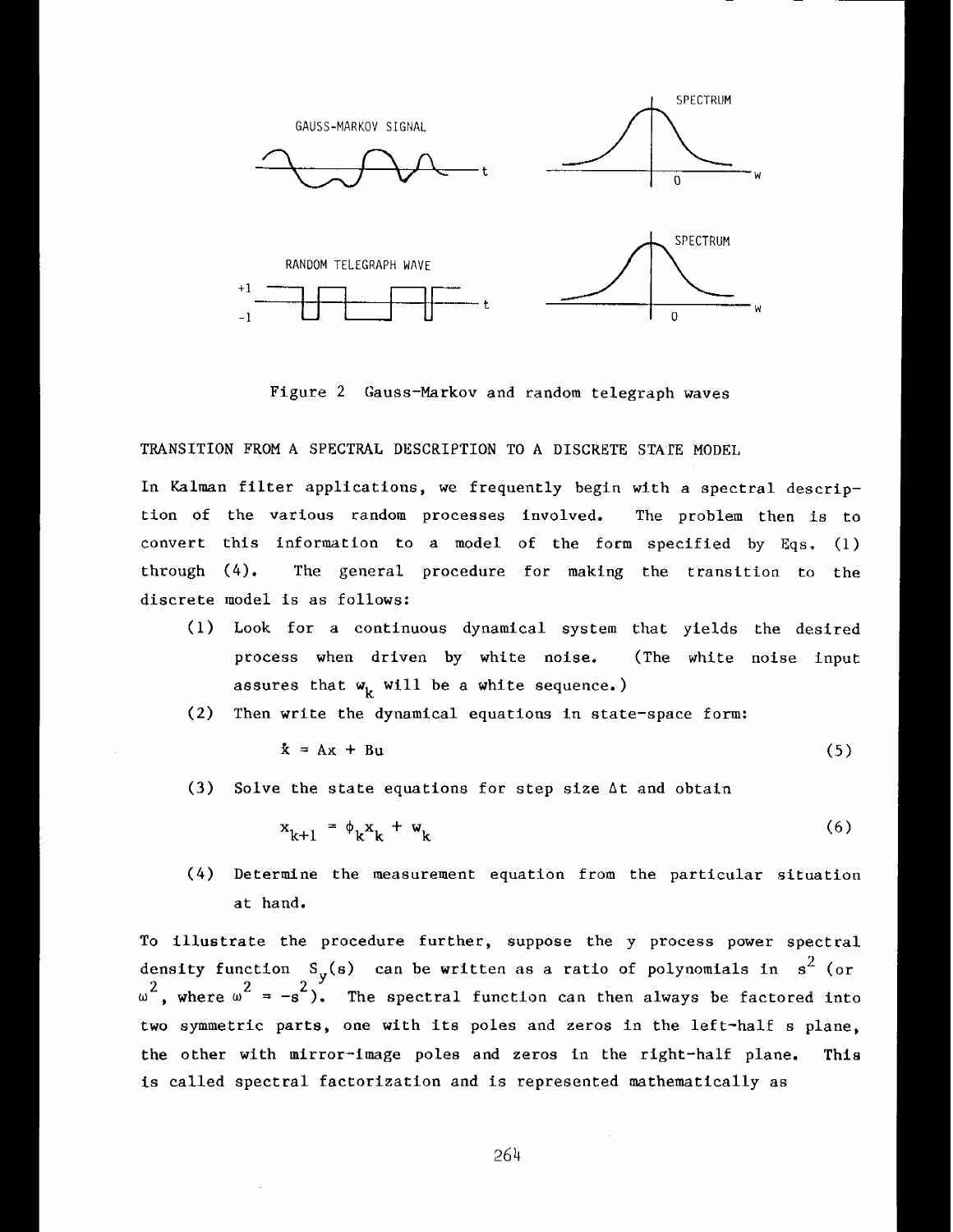$$
S_{y}(s) = S_{y}^+(s) \cdot S_{y}^-(s)
$$
 (7)

where  $S_{u}^{\dagger}$  and  $S_{u}^{-}$  are the left- and right-half plane parts respectively. 4- Y **Y S** (s) then becomes the shaping filter that will shape unlty white noise into  $\mathcal{L}$ a process  $y(t)$  with a spectral function  $S_y(s)$ . (See Ref. [1] for further details. )

**Now** suppose that the shaping filter is of the form shown in Fig. 3. **We seek**  a state-space model for that dynamical system. **One way of** achieving this is

$$
(Unity White Noise) \qquad \qquad \downarrow b_m^m + b_{m-1}s^{m-1} + \cdots b_0
$$
\n
$$
= \qquad \qquad \downarrow b_m^m + a_{n-1}s^{m-1} + \cdots a_0
$$
\n
$$
= \qquad \qquad y(t)
$$

Figure 3 Shaping filter

shown in **block** diagram form **in** Fig. *4.* The state-space equations are **then** 



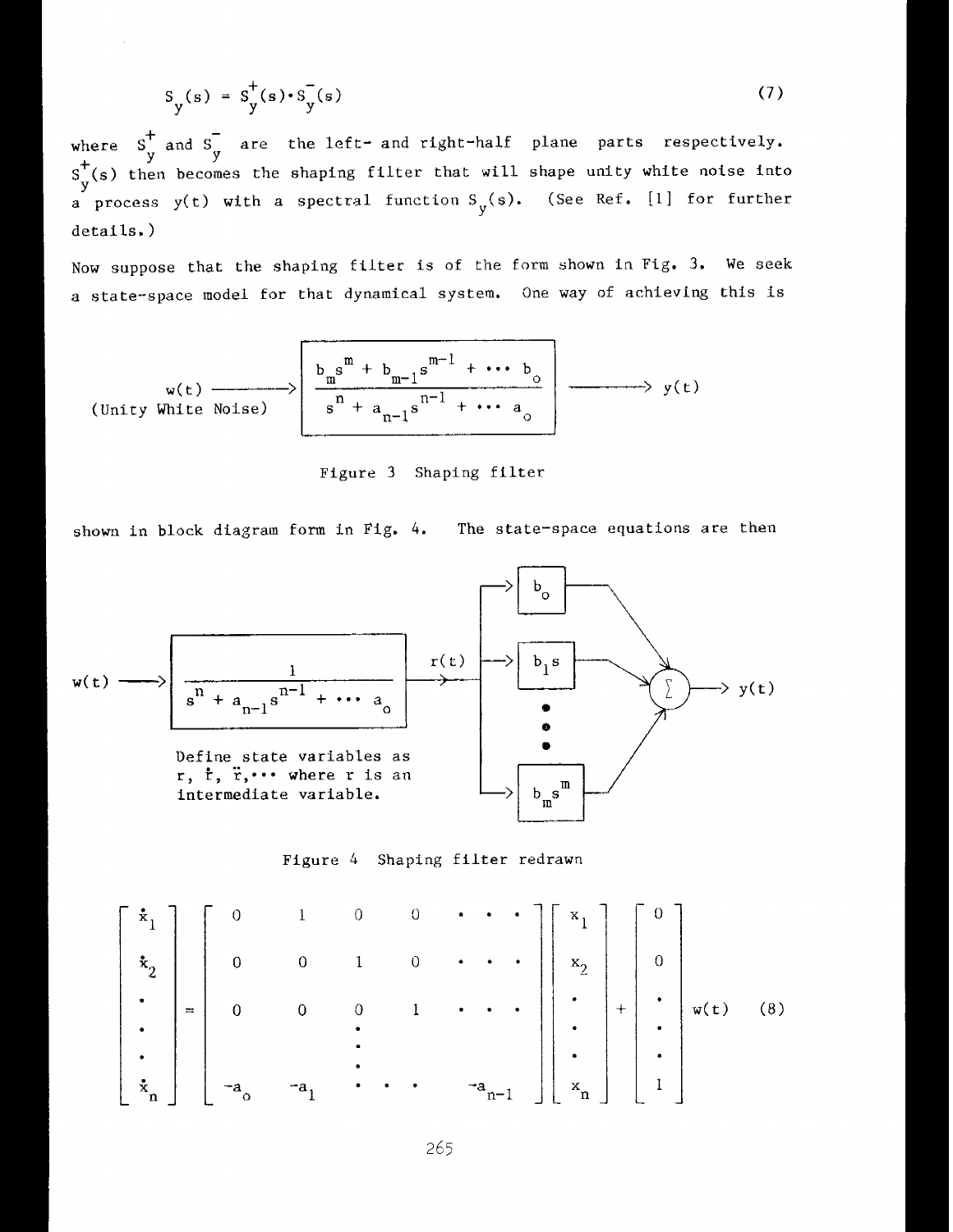$$
y = [b_0 \quad b_1 \quad \cdots \quad b_{n-1}] \begin{bmatrix} x_1 \\ x_2 \\ \vdots \\ x_n \end{bmatrix}
$$
 (9)

Control **system** engineers refer to thts as the controllable canonical form, and it can always be achieved for the dynamical system as shown in Fig. 3. I€ y is the process that is actually measured, then the H matrlx is just the row matrix of b's given in Eq. (9).

# EXAMPLE

Suppose we have a scalar Gauss-Markov process  $y(t)$  whose power spectral density function is

$$
S_y(s) = \frac{2\sigma^2 \beta}{-s^2 + \beta^2} \quad \text{(or } \frac{2\sigma^2 \beta}{\omega^2 + \beta^2}\text{)}\tag{10}
$$

We first factor S<sub>y</sub> as follows:

$$
S_y(s) = \frac{\sqrt{2\sigma^2 \beta}}{s + \beta} \cdot \frac{\sqrt{2\sigma^2 \beta}}{-s + \beta}
$$
 (11)

The shaping filter is then  $\sqrt{2\sigma^2}$   $\beta$  /(s+ $\beta$ ) which corresponds to the dynamical equation

$$
\dot{y} + \beta y = \sqrt{2\sigma^2 \beta} \mathbf{w}(t) \tag{12}
$$

This is a simple first order differential equation, so we only have one state variable. Call it  $x_1$ . Our state equation is then

$$
\dot{\mathbf{x}}_1 = -\beta \mathbf{x}_1 + \sqrt{2\sigma^2 \beta} \mathbf{w(t)}
$$
 (13)

The solution of this equation for a step size  $\Delta t$  is

$$
x_{k+1} = e^{-\beta \Delta t} x_k + w_k \tag{14}
$$

and  $e^{-\beta \Delta t}$  can be seen to be the transition matrix  $\phi_k$ . The mean square value of  $w_k$  can be determined from random process theory [1], and it works out to be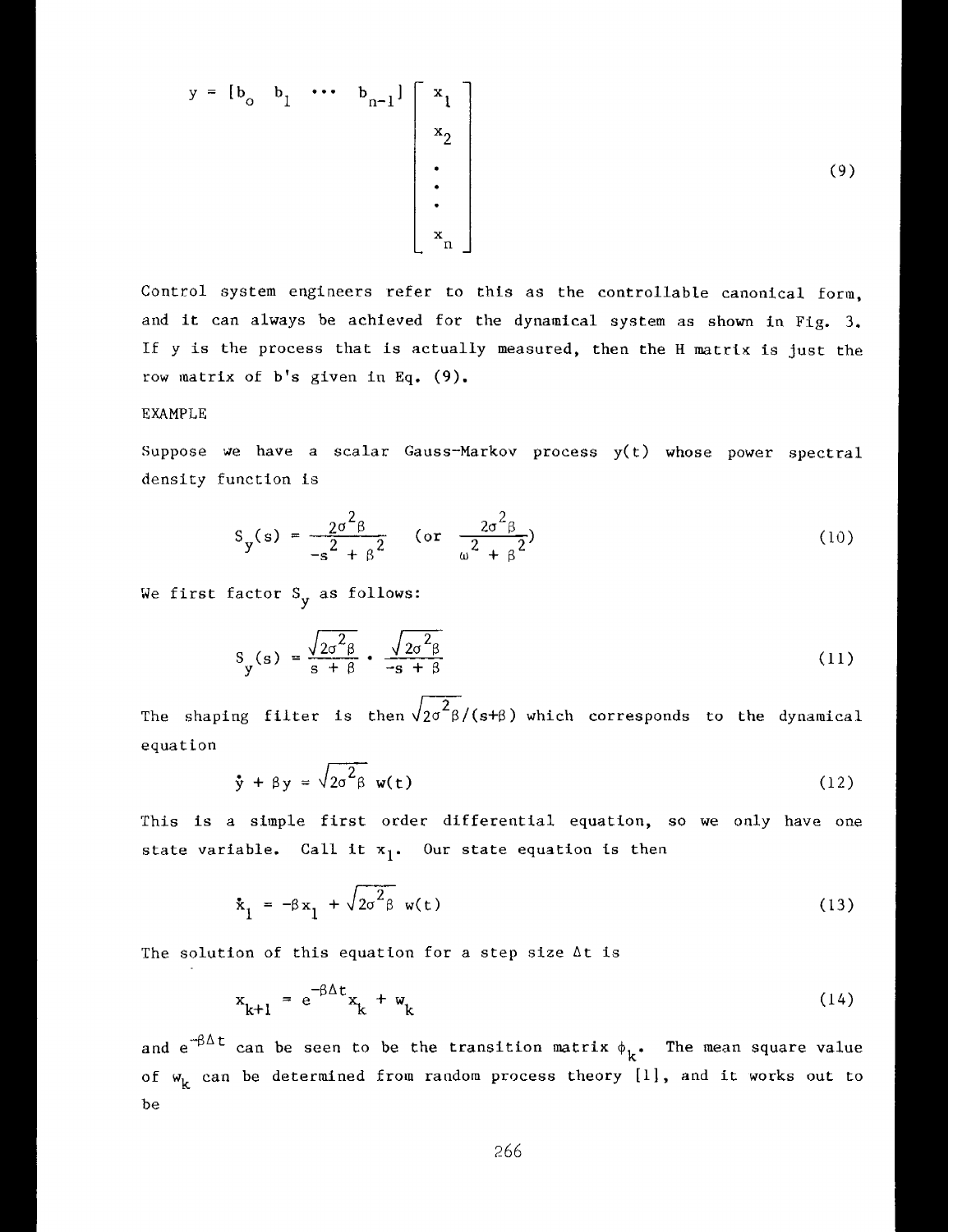$$
Q_k = E[w_k^2] = \sigma^2 (1 - e^{-2\beta \Delta t})
$$
 (15)

The process inodel is **now** complete. **UNIQUENESS** 

We might pose a question at this point:

# Are Kalman filter models unique?

The answer is an emphatic NO. We know from linear system theory that any nonsingular linear transformation on the state vector leads to another equally legitimate state vector. The choice of coordinate frame for performing the estimation process is purely a matter of convenience. Optimal estimates can be transformed freely from one coordinate frame to another (through a linear transformation) and still remain optimal estimates in the **new** frame of reference.

# ARMA MODEL

Sometimes the random process model comes to us in the form of a difference equation rather **than** a continuous differential equation. For example, consider the auto-regressive moving average (AKMA) model that relates a discrete process **y(k)** to an input white sequence **u(k).** 

$$
y(k+n) + \alpha_1 y(k+n-1) + \cdots + \alpha_n y(k) = \beta_1 u(k+n-1) + \cdots + \beta_n u(k)
$$
 (16)

There is a close analogy between difference and differential equations, and It works out that this nth-order difference equation can he converted to vector form in much the same manner as for a differential equation. If we define an intermediate variable y'(k) as the solution to Eq. (16) with just **u(k)** as the driving Eunction, and then define our state variables as

$$
x_1(k) = y'(k), x_2(k) = y'(k+1), \text{ etc.}
$$
 (17)

then the **system** of Eq, (16) translates into state-space **form** as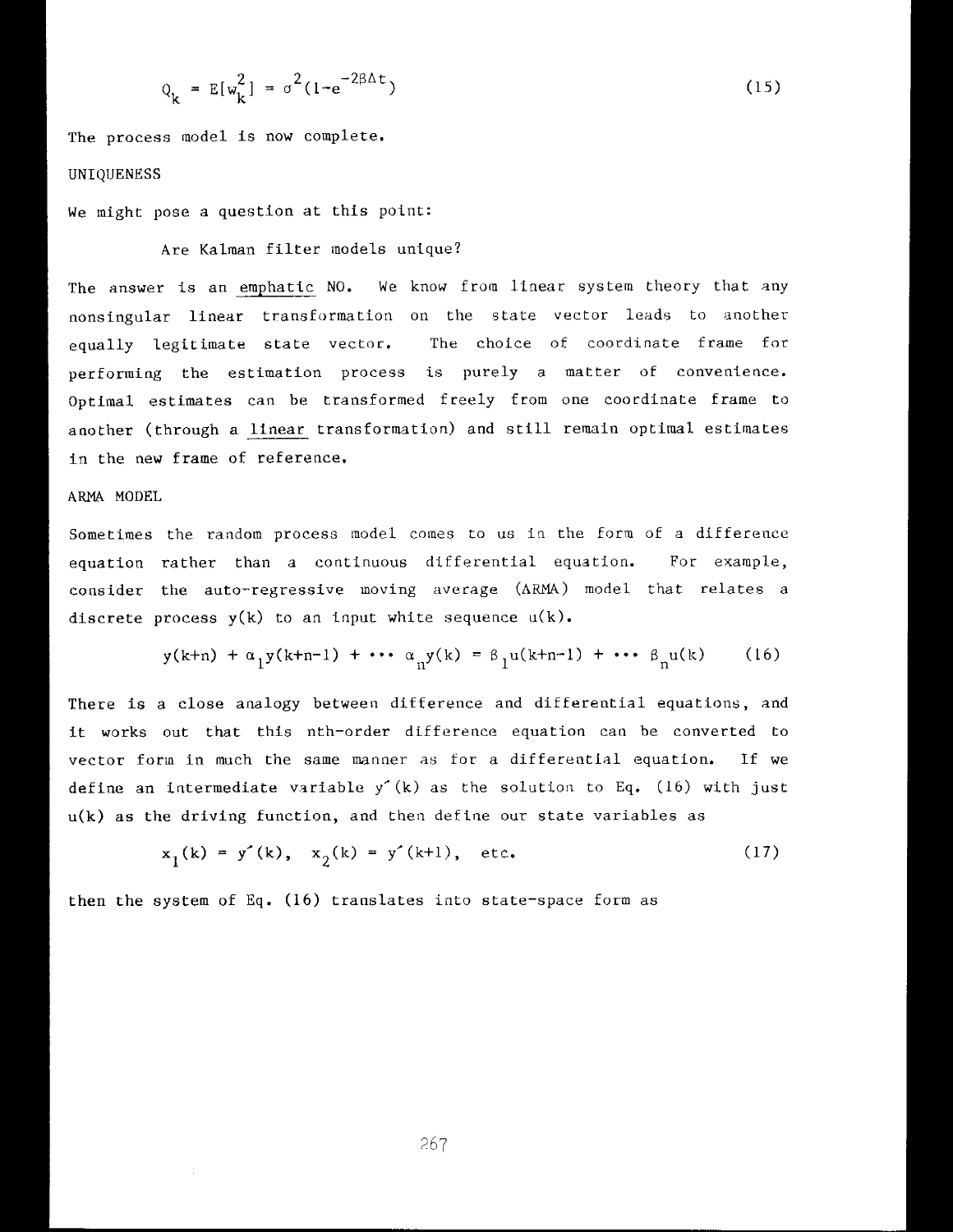$$
\begin{bmatrix}\nx_1(k+1) \\
x_2(k+1) \\
\vdots \\
x_n(k+1)\n\end{bmatrix} = \begin{bmatrix}\n0 & 1 & 0 & 0 & \cdots & \cdots \\
0 & 0 & 1 & 0 & \cdots & \cdots \\
\vdots & \vdots & \vdots & \ddots & \vdots \\
0 & \ddots & \vdots & \ddots & \vdots \\
0 & \ddots & \ddots & \ddots & \ddots & \vdots \\
0 & \ddots & \ddots & \ddots & \ddots & \vdots \\
0 & \ddots & \ddots & \ddots & \ddots & \vdots \\
0 & \ddots & \ddots & \ddots & \ddots & \vdots \\
0 & \ddots & \ddots & \ddots & \ddots & \vdots \\
0 & \ddots & \ddots & \ddots & \ddots & \vdots \\
0 & \ddots & \ddots & \ddots & \ddots & \vdots \\
0 & \ddots & \ddots & \ddots & \ddots & \vdots \\
0 & \ddots & \ddots & \ddots & \ddots & \vdots \\
0 & \ddots & \ddots & \ddots & \ddots & \vdots \\
0 & \ddots & \ddots & \ddots & \ddots & \vdots \\
0 & \ddots & \ddots & \ddots & \ddots & \vdots \\
0 & \ddots & \ddots & \ddots & \ddots & \vdots \\
0 & \ddots & \ddots & \ddots & \ddots & \vdots \\
0 & \ddots & \ddots & \ddots & \ddots & \vdots \\
0 & \ddots & \ddots & \ddots & \ddots & \vdots \\
0 & \ddots & \ddots & \ddots & \ddots & \vdots \\
0 & \ddots & \ddots & \ddots & \ddots & \vdots \\
0 & \ddots & \ddots & \ddots & \ddots & \vdots \\
0 & \ddots & \ddots & \ddots & \ddots & \vdots \\
0 & \ddots & \ddots & \ddots & \ddots & \vdots \\
0 & \ddots & \ddots & \ddots & \ddots & \vdots \\
0 & \ddots & \ddots & \ddots & \ddots & \vdots \\
0 & \ddots & \ddots & \ddots & \ddots & \vdots \\
0 & \ddots & \ddots & \ddots & \ddots & \vdots \\
0 & \ddots & \ddots & \ddots & \ddots & \vdots \\
0 & \ddots & \ddots & \ddots & \ddots & \vdots \\
0 & \ddots & \ddots & \ddots & \ddots & \vdots \\
0 & \ddots & \ddots & \ddots & \ddots & \vdots
$$

Note that our choice of state variables leads to the controllable canonical form, just as in the continuous dynamical case. Of course, **we** could have defined our state variables differently and arrived at a form different from **Eqs.** (18) and (19). We will not pursue this further other than to say the choice of state variables is (within limits) a matter of convenience for the situation at hand.

 $\begin{vmatrix} \cdot \\ x_{n}(k) \end{vmatrix}$ 

### PROCESSES DERIVED FROM **IKKATIONAL** SHAPING FILTEKS

The random process modeling procedures discussed thus far have been straightforward. They may be tedious for higher-order processes, but **they**  do not call for much imagination. There exists, however, a whole class of processes where this is not the case. These are the processes that cannot be thought of as the **result** of passing vector white noise through a Linear dynarnical system of finite order. Such processes are commonplace in engineering literature. For example, bandlimited Gaussian white noise is a very useful abstraction in communication theory. It is Gaussian noise that has a flat spectrum in the baseband and then is zero out beyond the cutoff frequency. It can be thought of as **the** result of passing pure white noise through an idealized lowpass filter, but no such filter can be represented as a ratio of polynomials in **s** of finite order. (Note that a Butterworth filter can be made to approximate the ideal case, but not equal it.) The

268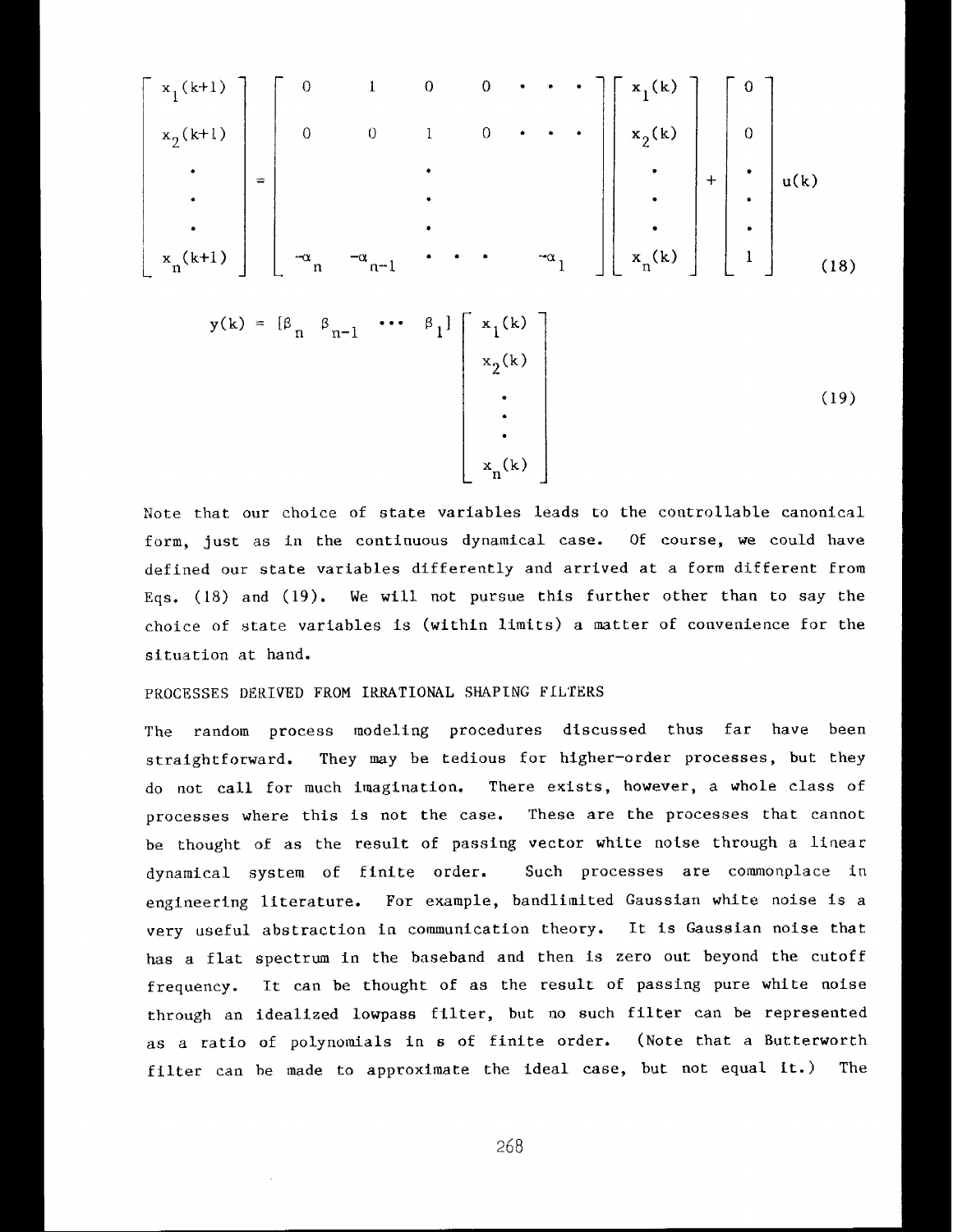idealizations of bandlimited white noise ate often a convenience in communi**cation theory;** however, **they** are an obstruction In Kalman filter theory.

There is **a** theorem from linear systems theory Chat Is useful at this point, Chen [4] gives us the following criterion for the realization of linear dynamical models.

A **linear** dynarnical model **of** the Eorrn

$$
\dot{x} = Ax + Bu
$$
  
\n
$$
y = Cx + Du
$$
 (20)

will exist for a system with an input-output impulsive response  $G(t, t)$ , if and only if,  $G(t, \tau)$  is factorable in the form

$$
G(t,t) = M(t)N(\tau) \tag{21}
$$

M and N are finite-order matrices, so if  $G(t, \tau)$  is scalar (i.e., singleinput, **single-output),** M(t) is **n** row vector and N(t) is a column vector. This **theorem** can **then** be used **as** a test to see if a dynamical system **wtll**  exist for a corresponding impulsive response function. Furthermore, the factorization provides the necessary information for realization of the model. (See Chen [4] for further details.) We will use flicker noise to **illustrate** the use **of** Chen's theorem. Flicker noise is of special interest to the PTTI community because of its presence in precision frequency standards. It is characterized by a power **spectral** density function **of** the form of  $1/f$  at the frequency level, or  $1/f^3$  when referred to the phase level [5,6]. A **block** diagram showtng the relationship between flicker noise and white noise **is** given **in Fig.** 5.



Figure *5* Block diagrams relating flicker noise to white noise

<sup>I</sup>Clearly, the **transfer** function relating input white noise to the output phase **x**(t) is  $1/s^{3/2}$ . The inverse transform of  $1/s^{3/2}$  gives the impulsive **response** to an impulse applied at  $t=0$ . This is  $2\sqrt{t}/\sqrt{\pi}$ . Thus, for an impulse applied at t=r, we have **(in Chen's** notation)

I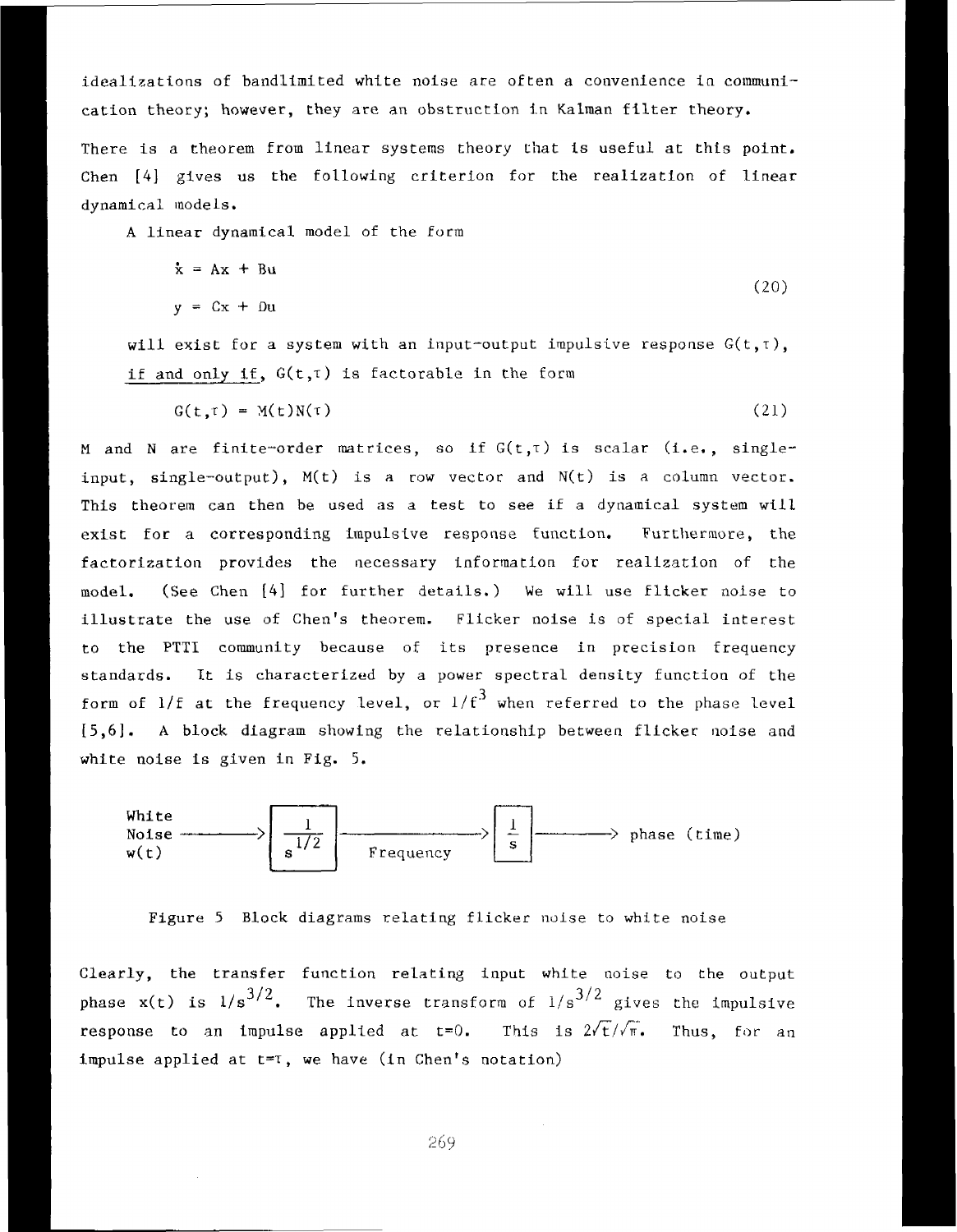$$
G(t,\tau) = \frac{2}{\sqrt{\pi}} \sqrt{t-\tau} , \quad t > \tau
$$
 (22)

The question is, "Is  $G(t, \tau)$  factorable in the form  $M(t)N(\tau)$ ?" It appears that it is not, although this is difficult to show in a rigorous sense. This being the case, Chen's theorem **says** that no linear dynamical system will exist that corresponds to the  $G(t, \tau)$  of Eq.  $(22)$ . This is to say that no finite-order state model will exactly represent flicker noise! Of course, the state model is essential for Kalman filtering, so this leads to a **dtleaa** when one attempts to include flicker noise in a Kalman filter clock model. This Is the suhject of a companion paper in these Proceedings [6], so we will not pursue this further here.

### **SUMMARY**

Various aspects of **Kalman** filtering modeling have been discussed **briefly** in this paper. Perhaps the most important thing to remember is that the random processes under consideration must be modeled in vector state-space form. This can often be done with exact methods. If the exact methods discussed here cannot be used, as in the case of flicker noise, then one must seek approxtmate finite-order vector models in order to form a workable Kalman filter. **The** measurement model usually does not cause difficulty, because it simply depends on what state variables are being observed.

#### REFERENCES

- [l] R. Grover Brown, Introduction to Random Signal Analysis and Kalrnan Filtering, John **Wiley,** Inc., 1983.
- [2] P. S. Maybeck, Stochastic Models, Estimation and Control, (Vol. 1), Academic Press, 1979.
- *[3]* **A.** Gelb (Ed.), Applied Optimal Estimation, MIT Press, 1974.
- [4] **C. T. Chen, Introduction to Linear System Theory, Holt, Rinehart and** Winston, 1970.
- [5] J. A. Barnes and D. W. Allan, "A Statistical Model of Flicker Noise", Proc. of the IEEE, Vol. 54, No. 2, February 1966.
- [6] **A.** .I, Van Dierendanck, J. 8. McGraw and R. Grover Brown, "Relationship Between **Allan** Variances and Kalman Filter Parameters", **Proceedings** of this Conference (1984).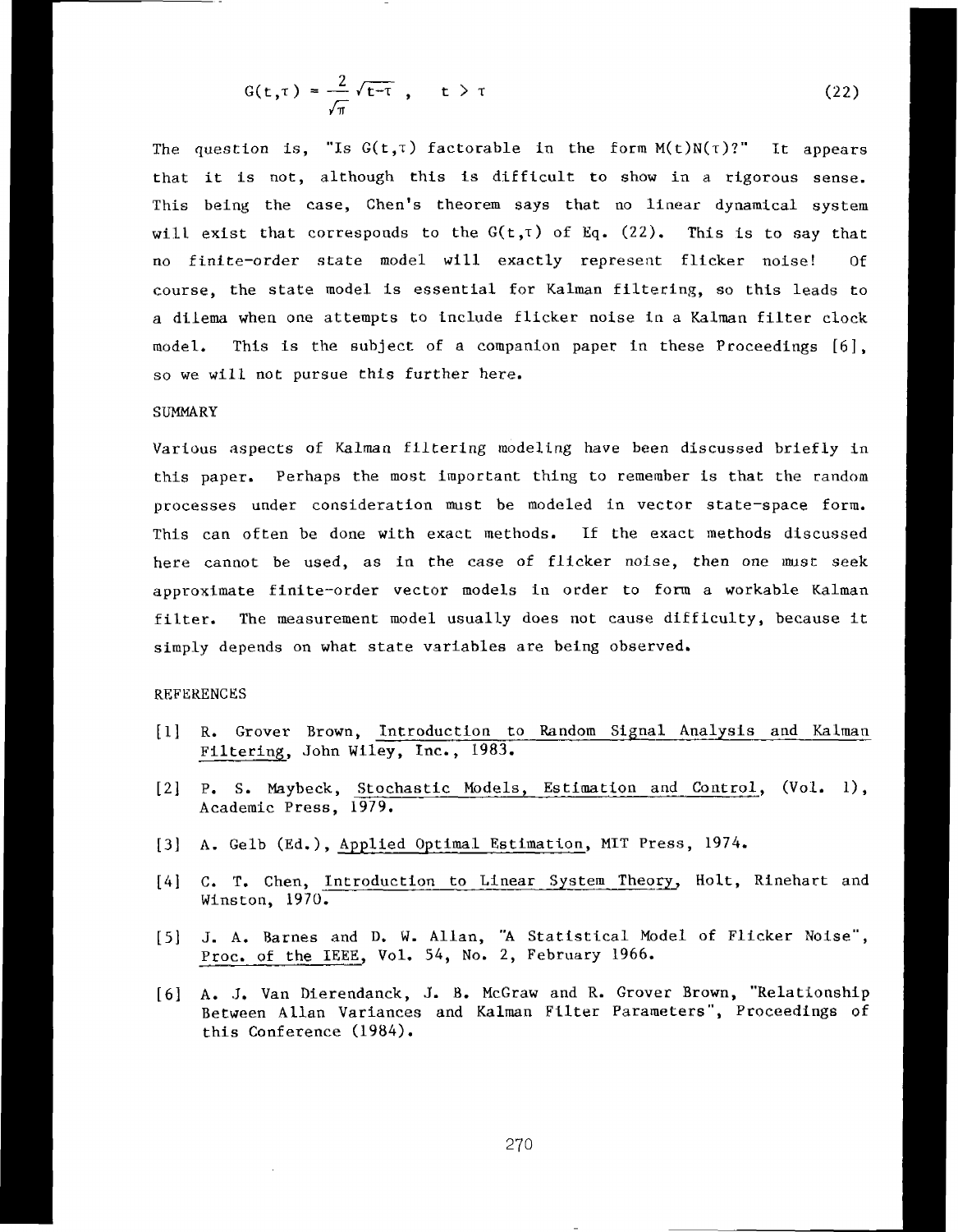## QUESTIONS AND ANSWERS

VICTOR REINHARDT, HUGHES AIRCRAFT COMPANY: I think you are right about that not being able to be factored, and I think that I have a reason for that. You can show that flicker noise can be mathematically generated by the sum of an infinite number of gaussian processes where the beta term goes from zero to infinity. Therefore, there are infinite time constants in the process. So, you can't give a state vector at any one time, because the beta term goes from zero to infinity.

MR. BROWN: I agree with what you say. I think that it fits my intuition to think the same thing, and I have read that paper that you wrote on it. I think that it's a very nice paper, and a nice way to look at it.

Other people have also approximated flicker noise with a cascaded sequence of what we, in control system engineering, call lead or lag networks, which gives kind of a staircase sort of frequency response function, which, to a certain degree of approximation, drops off at ten dB per decade rather than twenty <sup>1</sup>dB.

If you take any rational transfer function, or one that is written out in integer powers, and look at the Bode plot, the slopes go in multiples of twenty dB per decade, There are no thirty dB per decade, or fifty dB per decade slopes.

In the case of flicker noise, and consider the filter that shapes white noise into flicker noise, it requires an s to the negative one-half' power in the transfer function. That would give a Bode plot that drops off at ten dB per decade instead of twenty. What you would do is approximate that ten **dB** per decade slope with a whole sequence of filters with alternating zeros and poles. You then end up with a staircase shape response which, on the average, has a ten dB per decade slope.

Incidentally, I think that this is a very good way to model flicker noise. The difficulty is that every time you put a new pole in the system you have a new state model. If you want get a reasonably accurate approximation of flicker noise that way, it does involve escalating the order of the Kalman filter considerably. There is nothing wrong with doing it off-line for analysis purposes. I think that there are some on-line cases where it would not be accepted.

MR. REINHARDT: I think that some people have reported on a similar method where they used a finite number of filters and it worked very well in an operational case. If you try to limit that process though, what happens is that all the poles run together, and you end up with a branch line.

MR. BROWN: I guess my answer to that would be that, in any of these processes, in the case of flicker noise for example, at zero frequency and out at infinity, there are singular conditions for either case. If it drops off as one over f, the area under the curve out at infinity is not finite. You are talking about a process with infinite variance, which is physically ridiculous.

The same thing happens at the other end of the spectrum, the